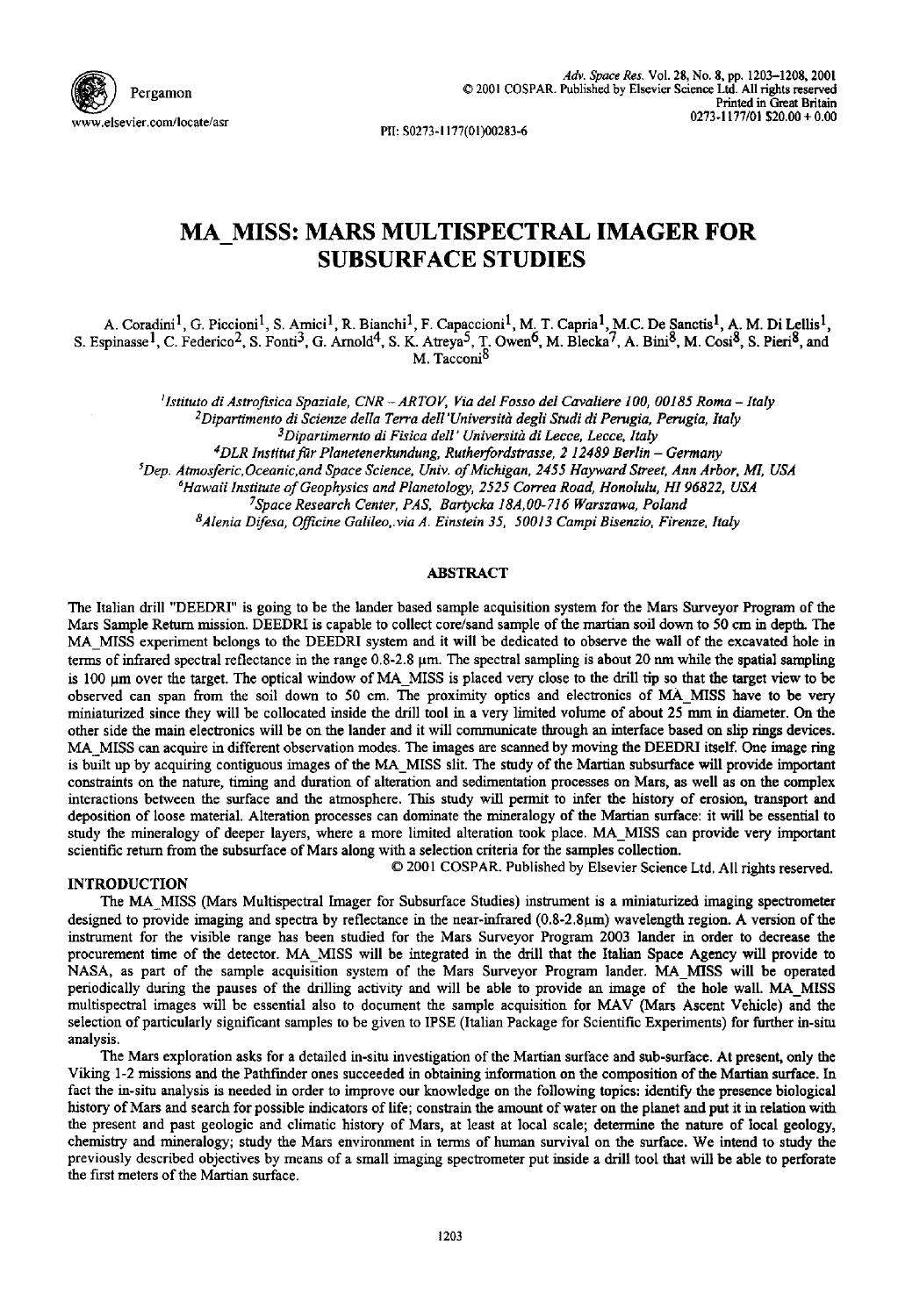## MARTIAN MATERIALS

The Mars Global Surveyor (MGS) Thermal Emission Spectrometer data from low-albedo regions on Mars have identified basaltic and andesitic global surface compositions (Bandfield et al., 2000, Christensen et al., 2000): the detection of two distinct volcanic rock types, interpreted to be mostly sand-sized particles, on the martian surface is generally consistent with basaltic SNC meteorites and andesitic rocks measured by the Mars Pathfinder (MP) APXS. TES measurements of the MP landing site confirm the Mars Pathfinder observations that this region is largely covered by fine-grained dust. TES have shown that the most common surface component is basaltic materials in low albedo surfaces. These spectra are best fit by a combination of pyroxene, plagioclase, and olivine. The most striking result is the definitive identification of crystalline hematite within a localized zone approximately 300 km in diameter centred near the equator at  $-5^\circ$  W. The TES results indicate that the hematite occurs within a localized region with sharp boundaries. Crystalline hematite has been previously reported using telescopic visible/near-IR observations, and nanophase hematite is widely thought to be an important component of the materials that give Mars its red color (Singer, 1982; Morris et al., 1989; Bell et al., 1990). The crystalline hematite discovered by the TES most likely did not form by weathering processes, but may have formed by crystal growth from hot, iron-rich fluids, due to hydrothermal alteration.

The two Viking landers have collected basically four different types of surface materials: rocks, drift, crusty-to-cloddy, and blocky. The compositions of the two landing sites are extremely similar which may be due to homogenizing global processes such as global dust storms or volcanic processes. These materials have been studied by remote sensing observations and in-situ measurements from landed spacecraft. The data acquired have shown that a large variety of surface materials exist, but that most of the Mars surface can be characterized by four units (Christensen and Moore, 1992). Unit 1 is composed of fine and bright dust, with only few rocks exposed. Radar observations suggest that a rough surface is buried beneath several meters of fine dust. Unit 2 is characterized by a dark, coarse grained surface with abundant rocks. Unit 3 has been interpreted to be a rough and indurated surface. Finally, Unit 4 (that contains the two Viking landing site) is characterized by a thin dust layer accumulated on the surface. It has been estimated in various ways that a global blanket 2km thick, composed of impact ejecta, may exist, overlying a heavily fractured basement. This layer, called megaregolith, could be interbedded with volcanic flows, weathering products and sedimentary deposits. We briefly describe here some properties of this materials.

## **Palagonite**

The visible and infrared spectra of Martian dust present some problems for interpretation. In this spectral range, most crystalline minerals show features that should have been identified, if these materials were abundant. The alternative is that the form of these minerals is not crystalline but amorphous (or poorly crystalline), as palagonites or altered volcanic glasses. Palagonite is an amorphous, or poor crystalline, ferric iron silica gel, formed by volcanic eruptions of basalt in water rich environments or by alteration of basaltic ash. This material shows absorption bands at 1.4 and 1.9µm due to embedded water.

#### **Igneous materials**

Low albedo materials on Mars are considered related to the crustal rocks. The spectra between  $0.35 - 1.1 \mu m$  of the dark regions are consistent with terrestrial olivine basalt oxidized in laboratory. Ground based observations show that the lowest albedo regions have indications of significant oxidation or contamination with oxidized materials. The spectra of these dark regions have a negative IR slope. Singer and McCoord (1979) showed that this negative slope in the IR and the Fe2+ absorption near  $1 \mu$ m is associated with the dark materials themselves and that the Fe3+ bearing materials are also associated with this dark materials (as coating or mixed ). Singer (1982) has shown that a thin Fe3+ rich layer coating a dark substrate can reproduce the spectra of the Mars dark areas without masking the NIR features of the substrate.

## **Olivine and pyroxene**

The spectra of the dark regions of Mars show features near  $1\mu$ m and more tentative features (due to the strong CO<sub>2</sub>) absorption in the Martian atmosphere) near  $2\mu$ m. The exact position of the  $1\mu$ m band is very sensitive to the Ca+ content, in the case of clinopyroxene, and to Fe2+, in the case of orthopyroxene. The position of this signature changes among different dark regions from 0.93 to 1.05µm and may be completely absent in some areas. Analyzing the available spectra of the dark regions, Singer (1982) indicated that olivine is not the dominant mafic component. Olivine should be a dominant mineral of the Martian upper mantle, as on the Earth. Since almost all the boulders observed on the surface of Mars are made of volcanic ejecta, it is probable that aeolian erosion and meteoric ablation pulverize them. Thus, fractions of olivine can appear in the regolith. MA\_MISS will help in solving this problem by analyzing samples of "protected layers". The signature near 2µm and those around 0.96 $\mu$ m suggest the presence of pyroxenes, probably augite or pigeonite.

## **Clays**

The presence of bound water in some form in Mars soil materials, from the  $3\mu m$  signature and from the evidence for alteration and weathering products, suggests clay minerals. The diagnostic features seen below 2.6µm include moderately strong features near  $1.4\mu$ m and  $1.9\mu$ m, and some weaker bands near 2.1 and 2.5 $\mu$ m. The presence, positions and strength of these bands give information about mineralogy and  $H<sub>2</sub>O$  content. O-H stretch of OH- and  $H<sub>2</sub>O$  contribute to the 1.4 $\mu$ m signature, while the 1.9 $\mu$ m band is due to H-O-H bend overtones and is an indicator of absorbed or bound molecular H<sub>2</sub>O in a mineral. The 1.4 and 1.9µm signatures are difficult to observe from ground for the interference of Earth and Mars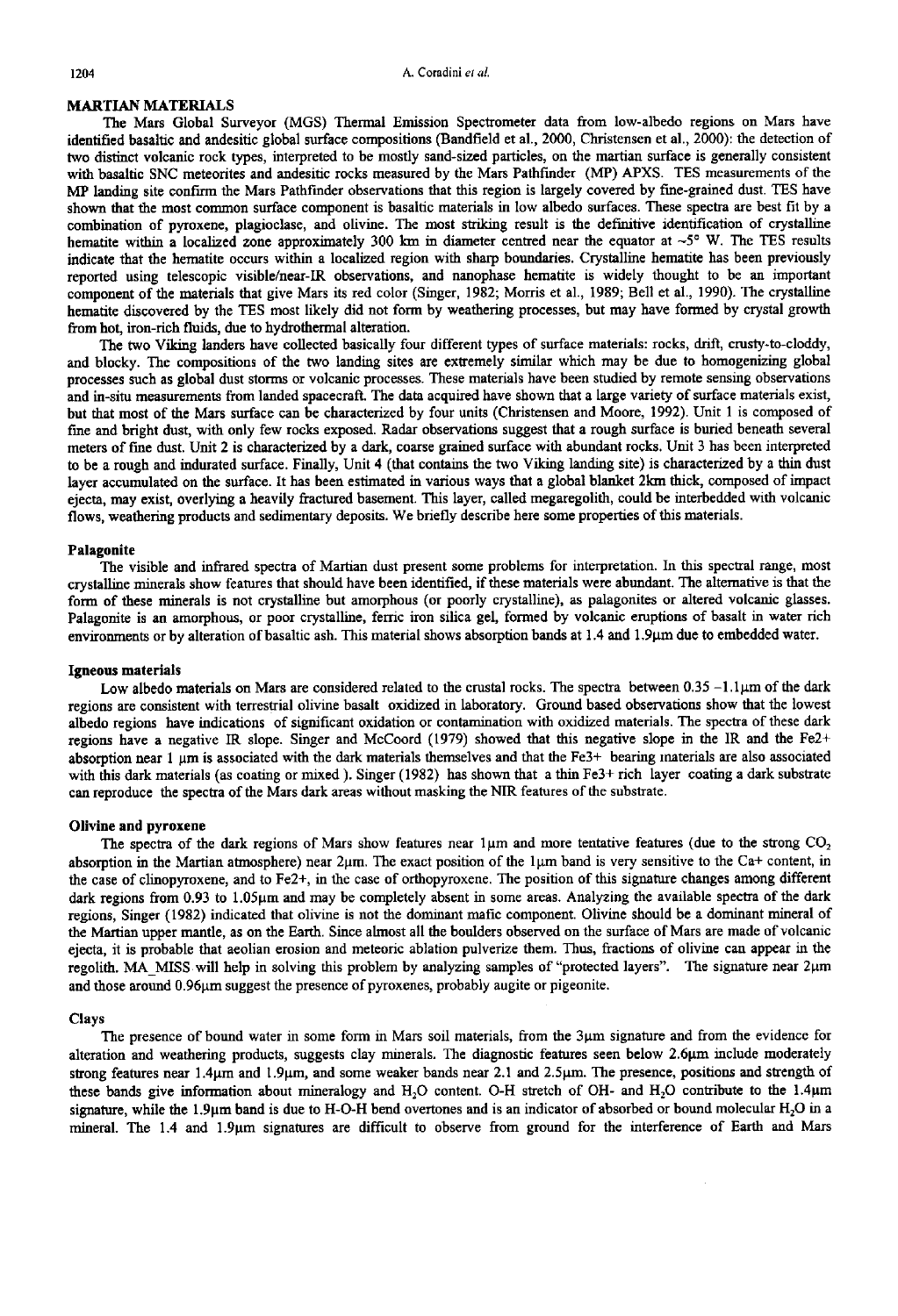atmospheres. Large amount of crystalline aluminous clays (as kaolinite or montmoriUonite) should have signatures at about 2.2um that were not observed in Mars spectra.

# **Seapolite**

The spectra in the 2-2.5<sup>um</sup> range, exhibit a series of narrow spectral features that can be due to scapolite. On Earth this is a metamorphic mineral that can be formed with processes involving basaltic magmas intruding into carbonate deposits or in presence of  $CO_2$ -rich gas or liquid. From spectral data the scapolite abundance is variable on regional scale. These signatures might be also due to the atmospheric CO.

## **Carbonates and sulfates**

The spectra of carbonates show different features between 2 and 5um. From spectral data, carbonate abundance seems to be limited to a few percent (less than 5%). From the ISM spectra Bibring et al. (1990) suggested that a feature near  $2.5<sub>µm</sub>$  can be assigned to carbonate. The Viking Lander detected sulfate in soil in an abundance of 5-10%. Sulfates also exhibit an absorption near 4.5µm: Blaney and McCord (1990) have identified this feature in spectra of different Martian regions. They noted a large spatial variability in the strength of this signature that can be due to a different sulfate content. Difficulties in the detection of carbonates may lie in the fact that these materials can be destroyed by the solar UV. This problem is still discussed but it may appear that the search for carbonates should be carried out in the deep layers, as MA\_MISS will do.

### **Water**

Water ice has fundamental bands near 3.2 and 6.1 $\mu$ m, with overtones at 1.5 and 2 $\mu$ m. Weaker signatures are near 1.26, 1.04 $\mu$ m and shorter wavelengths. Additional weaker overtones are observed at 1.26, 1.04 and shorter wavelengths. The near IR bands (2µm and shorter), being weaker, are less likely to be saturated and can provide more useful information on the amount and physical status of the ices. These ice bands have positions, widths and shapes that are different from those of molecular H<sub>2</sub>O and OH-. Spectroscopic observations of Mars show a strong absorption feature in the  $3\mu$ m region that is attributed to  $H_2O$  in some form. From the data of Mariner 6 and 7, Pimentel et al. (1974) interpreted this signature to water of hydration and/or ice. More recently, the Infrared Imaging Spectrometer (ISM) on Phobos 2 has been used to spectrally map the mid and equatorial regions of Mars, at 25Km of resolution. The spectra acquired suggested that the abundance of water in volcanic and canyon terrain varies by as much as 20% (Bibring et al., 1990),in agreement with Mariner 6 and 7.

## MARS SUBSURFACE PROPERTIES

From radio and radar observations, providing information on the upper 0.1 to 10m of the Martian crust, we know that subsurface properties seem to be slightly different from those at the surface, suggesting subsurface layering in many places. In the first meters of the soil, the following characteristics are expected: bulk soil porosity of 50%, thermal conductivity of 2 W  $m<sup>1</sup> K<sup>-1</sup>$  ( $\pm 1$ ) (Christiansen and Moore, 1992), a density between 1 and 1.6g cm<sup>-3</sup> for the dry particulate material dominating the surface. The active layer of the cryolithosphere (determined by the diurnal skin depth) is expected to be partly desiccated. Older models predict that near the equator the regolith has been probably desiccated to a depth of several hundred meters. Geological evidence indicates that there are, or were, great quantities of water close to the Martian surface. If the planet has retained a significant amount of water, it could be hidden in the terrain, as ground water or ground ice, and be not directly observable. The stability of ice in ground is controlled by the atmospheric pressure and the ground temperature. Several models have been developed to asses the stability of water ice under the present Martian conditions. Farmer and Doms (1979), assuming a well-mixed atmosphere and average Martian albedo and thermal inertia, found three stability regions. At low latitudes the ice is permanently unstable at all depths below the surface. At all high latitudes the ice is stable at about lm below the surface, and, at a depth less than about lm only during part of the year. This scenario has been revised by Paige (1992) and Mellon and Jakosky (1993). Paige stresses that Mars has a large range of albedo values and that the atmosphere may not be well-mixed. Thus, water ice can be stable also at lower latitudes in the low thermal inertia regions. The presence of ice will increase the thermal inertia below the surface. At latitudes higher than  $\pm 30^\circ$ , ice is present near the surface, thoroughly comminuted materials, and terrain softening can take place. At lower latitudes, ice only persists in deep heavily fractured bedrocks, still allowing rampart craters to form for large impacts but preventing terrain softening.

### OBJECTIVES OF MA MISS

The goal of this experiment is to study the Martian subsurface layer structure by means of a multispectral camera named MA\_MISS. The upper few meters of the surface materials on Mars play a crucial role in its geological history, providing important constraints on the rate of Mars surface modification. These materials can give information on the evolution of surface sediments (erosion, transport, deposition), on the relation between sediments and bedrock, on the relation between environmental conditions and surface processes. Martian regolith is a product of intensive impact bombardment coupled with volcanic and weathering activity. In the regolith various salts should exist, most likely NaCI brines, forming the so-called duricrust. The MA\_MISS experiment can help us to understand these processes by means of the following main scientific objectives:

- Image the structure of the stratigraphyc column drilled by DEEDRI
- Identify the existence of "lateral anisotropies" in the sample.
- Detect the presence of layers containing clays, carbonates and alteration products.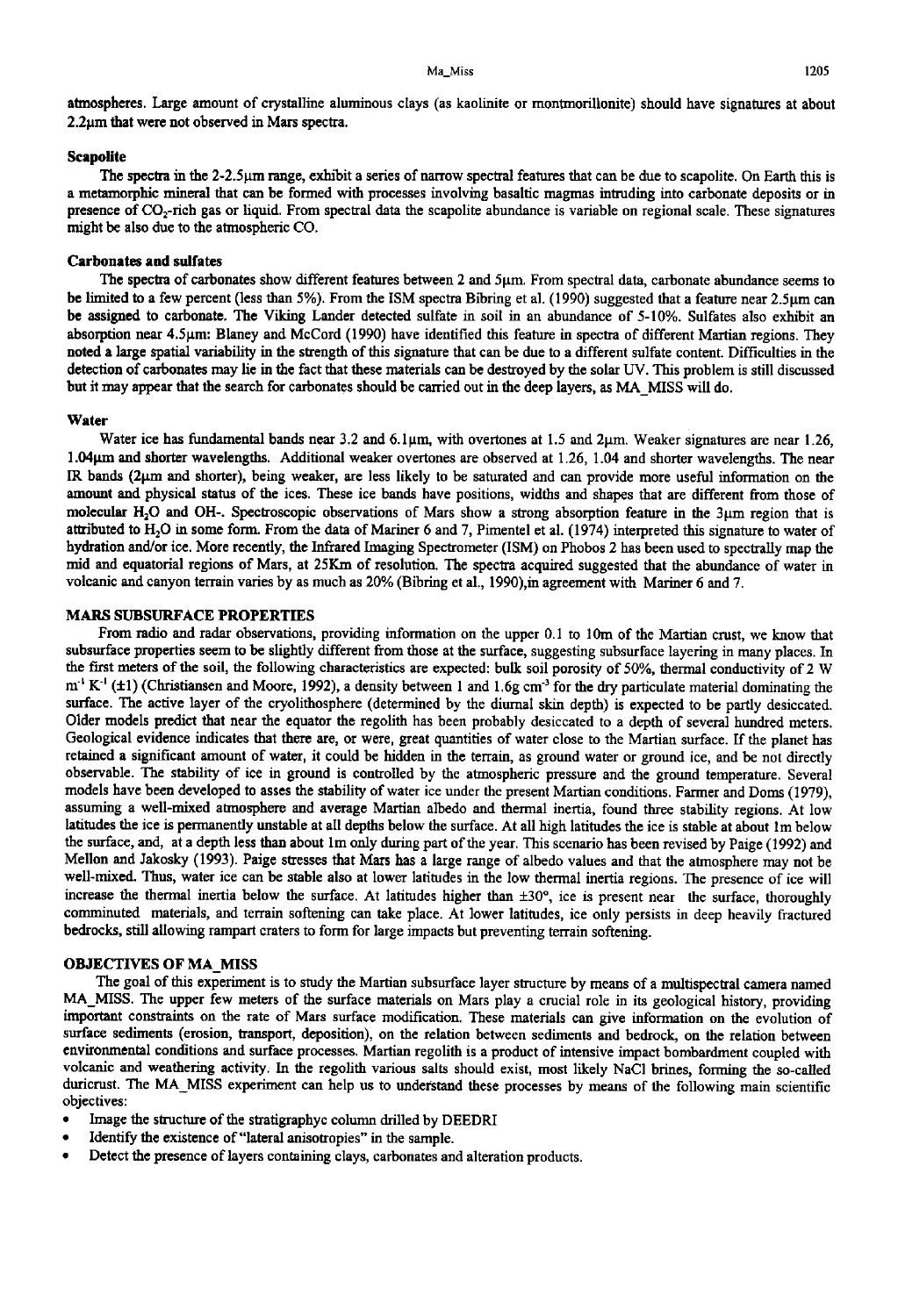- Identify the granulometry at different depths along the walls of the excavated hole.
- Study the mineralogy of single grains through their NIR spectrum between 0.8 and  $2.5 \mu m$ .
- Identify the presence of volatiles mixed with siliceous materials.
- Detect how deeply condensation of CO<sub>2</sub> and H<sub>2</sub>O ice is possible.

• Study, if the DEEDRI operations will allow it, the variation of recondensation phenomena.

The previous scientific goals are achievable provided that the following requirements are achieved:

- $S$ patial sampling:  $100~\mu m$
- Spectral sampling: 20nm
- $Spectral range: 0.8-2.8~\mu m$
- Signal to Noise ratio better than 100

# INSTRUMENT DESCRIPTION

The data are acquired through a flat optical window on the drill wall. Through this window the inner surface of the hole is illuminated by means of a tungsten lamp. The image is acquired by an array of optical fibres simulating a slit. An optical system situated inside the drill will permit to observe details from few tenths of microns to hundreds of microm and to perform low resolution spectroscopy in the range 0.8-2.8µm. The linear array of optical fibres mimics the slit. The focal plane is a twodimensional matrix of HgCdTe or PbS of 32 (or 64) pixels in the spatial direction by 25 (or 256) pixels in the spectral direction. Both the focal plane arrays can work at ambient temperature (up to 300K). The pixel dimension is of the order of 80µm, dimension that matches the minimum optical fibre dimension. As in other imaging spectrometers, MA\_MISS images are obtained using the relative motion of the slit in respect to the wall generated by the drill rotational motion, or, if the drill is not moving, by scanning the window by means of the shutter, designed as linear scanner as well. The main function of the shutter is to protect and clean the optical window of MA\_MISS before each session. We propose to acquire data during **each**  coring activity, not contemporarily with the drill sampling operations. Once a sample is acquired, before storing it in the MAV, a detailed analysis of the walls is performed. The reduced volumes and the drill particular architecture, lead to consider **as**  image transport system an optical fibres coherent bundle. This implies two other design solutions: the target lighting, which is done by means of a dedicated optical fibre bundle (independent but integrated with the image transport bundle) and the imaging relay (magnification  $1x$ ) concept to image the target on the fibre optics bundle optical plane.

MA\_MISS is a very flexible experiment therefore the observation strategy can be adjusted to the available resources of mass memory and telemetry. MA MISS can acquire in different observation modes, the high-level ones being the "ring mode" and the "column" mode, see Figure 1. One image ring and one column in high spectral and spatial resolution requires **about**  50Mbits and 7.6Mbits, respectively. If all the hole wall is observed, the required data volume is extremely high, so that a reasonable observation strategy shall be devised. A typical acquisition is composed by 3 tings and 10 columns corresponding to 220Mbits uncompressed. Obviously, depending on the situation, much less expensive operative modes can be foreseen, for example by reducing the spectral sampling. The main characteristics of the near infrared instrument are shown in Table 1.

| Spectral range                | $0.8 - 2.8 \mu m$   |
|-------------------------------|---------------------|
| Spectral sampling             | 20 <sub>nm</sub>    |
| Spatial sampling              | $< 0.1$ mm          |
| Window dimensions             | $2.4 \times 1.8$ mm |
| Typical Signal to Noise Ratio | ~100                |

**Table 1. Main parameters of MA MISS** 



Fig. 1. Sketched description of the colunm and ring mode of MA\_MISS

# THE MA\_MISS ARCHITECTURE

The most hard problem in the design was the accommodation inside the drill tip, due of course to the small available space for the proximity optics and electronics. The following instrument concept fulfils, in principle, the requirements above mentioned. The concept described in Figure 2 foresees a polychromatic illuminating system that uses a dedicated incoherent bundle of optical fibres. The image of a line of the target is kept throughout the imaging relay on a coherent linear array of optical fibres. On the opposite bundle end, the coherent linear array of optical fibres is the incoming slit of a spectrometer system which produce the dispersion on the detector, perpendicularly to the slit itself. The detector dimension will be chosen in order to obtain the maximum possible spectral resolution. The whole 2D-target image is obtained scanning the image by either translating the optical head perpendicularly to the array or using DEEDRI as scanning system.

The Imaging relay on the optical head must focus the target image on the optical fibres bundle plane. To optimise its efficiency, on the whole spectral range, an approach of a completely catotrics design has been considered. By the way, this allows to eventually extend the spectral range, in the future, if it will be necessary. The aperture of the optical system should be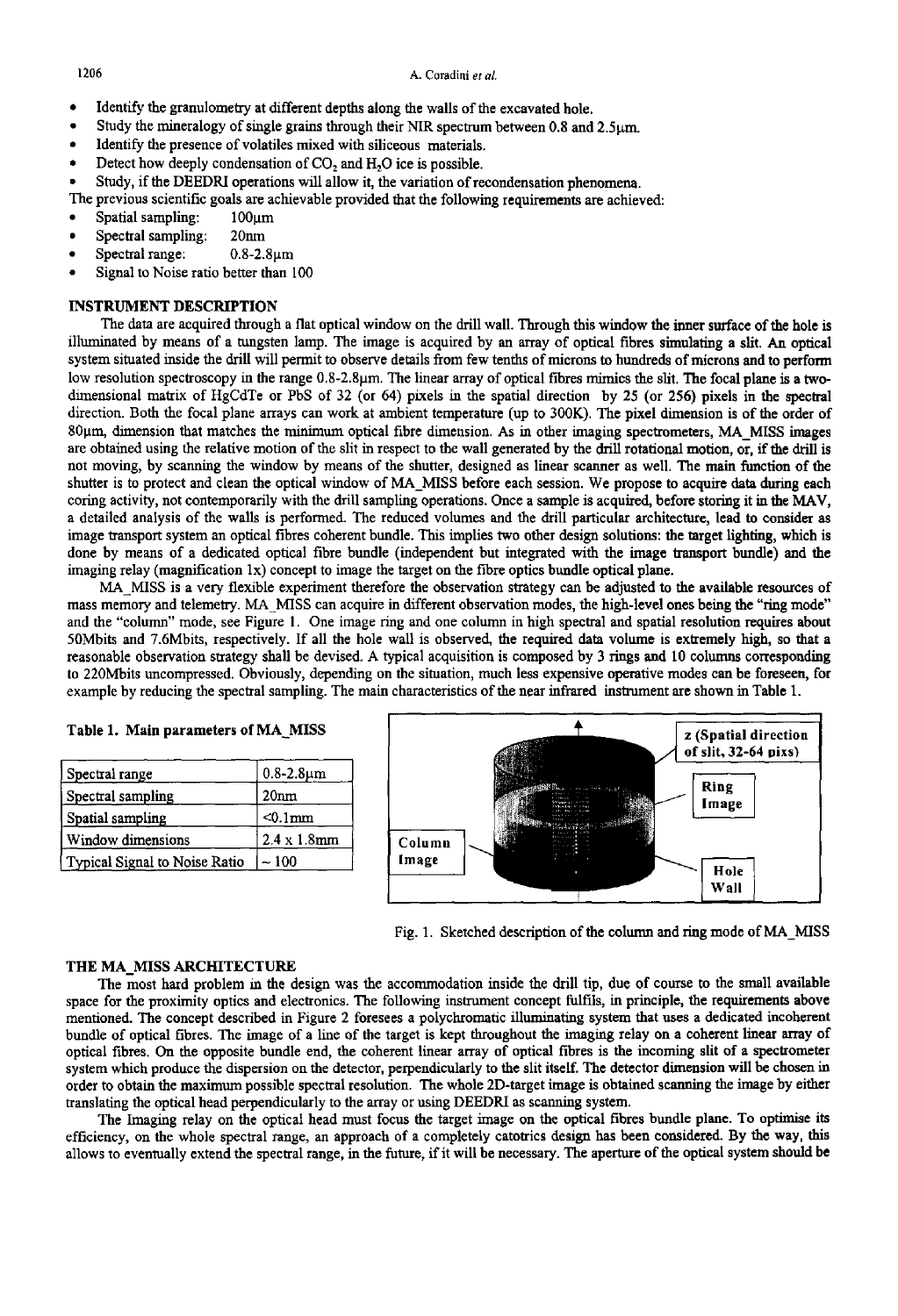#### Ma\_Miss 1207

 $F/\# = 10$ . This should allow a field deep of about  $\pm 1$ mm, which could be sufficient to avoid focusing problem due to irregularities of the target. In any case, with a simple linear actuator (e.g. a solenoid around the bundle end), it should be possible to change the distance between the bundle itself and the imaging relay. The lighting of the **target is** done throughout an incoherent bundle of optical fibres, which can be integral part of the image transport bundle, and which transport the **light**  from the source (a miniaturized lamp) to the target. The lighting bundle end (at the target side) is divided by two (or more) branches in order to improve the light distribution of the sample. A preliminary investigation has been done on the various solutions of the spectrometer. Because of the lack of the available volume and its particular shape, the choice has been reduced to few systems. Among them, the most attractive is a grating spectrometer system based on the Dyson modified concept.



Fig. 2. Simultaneous spectral detection spectrometer concept.

## **Signal to Noise ratio performances**

A radiometric model of the instrument has been used to evaluate the signal to noise ratio in a typical condition having various materials as target. In Figure 3 is the result of the expected signal to noise ratio. The calculation was done considering a detector a full well capacity of  $10^8$  electrons and a quantum efficiency > 60%. The illuminating tungsten lamp (2-4 watt). The evaluation of the signal to noise normalising the laboratory spectra to an average albedo of 0.4.



Fig. 3. Signal to noise ratio in the typical Martian environment condition

### REFERENCES

- Bandfiels, J.L., V.E. Hamilton, and P.R. Christensen, A global view of Martian surface composition from MGS-TES, *Science,*  287, 1626-1630, 2000.
- Bell, J.F.I., T.B. McCord, and P.D. Wensby, Observational evidence of crystalline iron oxides on Mars, J. *Geophys. Res., 95,*  14447-14461, 1990.
- Bibring, J.P., Y.Langevin, S.Erard, O. Fomi, P. Masson, C. Sotin, M. Combes, V. Moroz, A. Coradini, V. Formisano, J. Head, L. Soderblom, F. Fanale, T. McCord, and D. Cruikshank, The Observation of the Surface of Mars by the ISM Instrument on Board the PHOBOS 2 Spacecraft, *L.P.S.C* XXI, 79-80, 1990.
- Blaney, D.L., and T.B. McCord, Earth-based Telescopic Observations of Mars in the 4.4 micron to 5.1 micron region, *L.P.S.C* XXI, 99-100, 1990.
- Christensen, P.R., and H.J Moore, The Martian surface layer, In Mars, ed. H.H. Kieffer et al., Univ. Arizona Press, 686-729, 1992.
- Christensen, P.R., J.L. Bandfiels, M.D. Smith, V.E. Hamilton, and R.N. Clark, Identification of a basaltic component on the martian surface from Thermal Emission Spectrometer Data, *J. Geophys. Res.,* 105, 9609-9622, 2000.
- Farmer, C.B., and P.E. Doms, Global seasonal variation of water vapor on Mars and the implications of permafrost, J. *Geophys. Res.,* 84, 2881-2888, 1979.